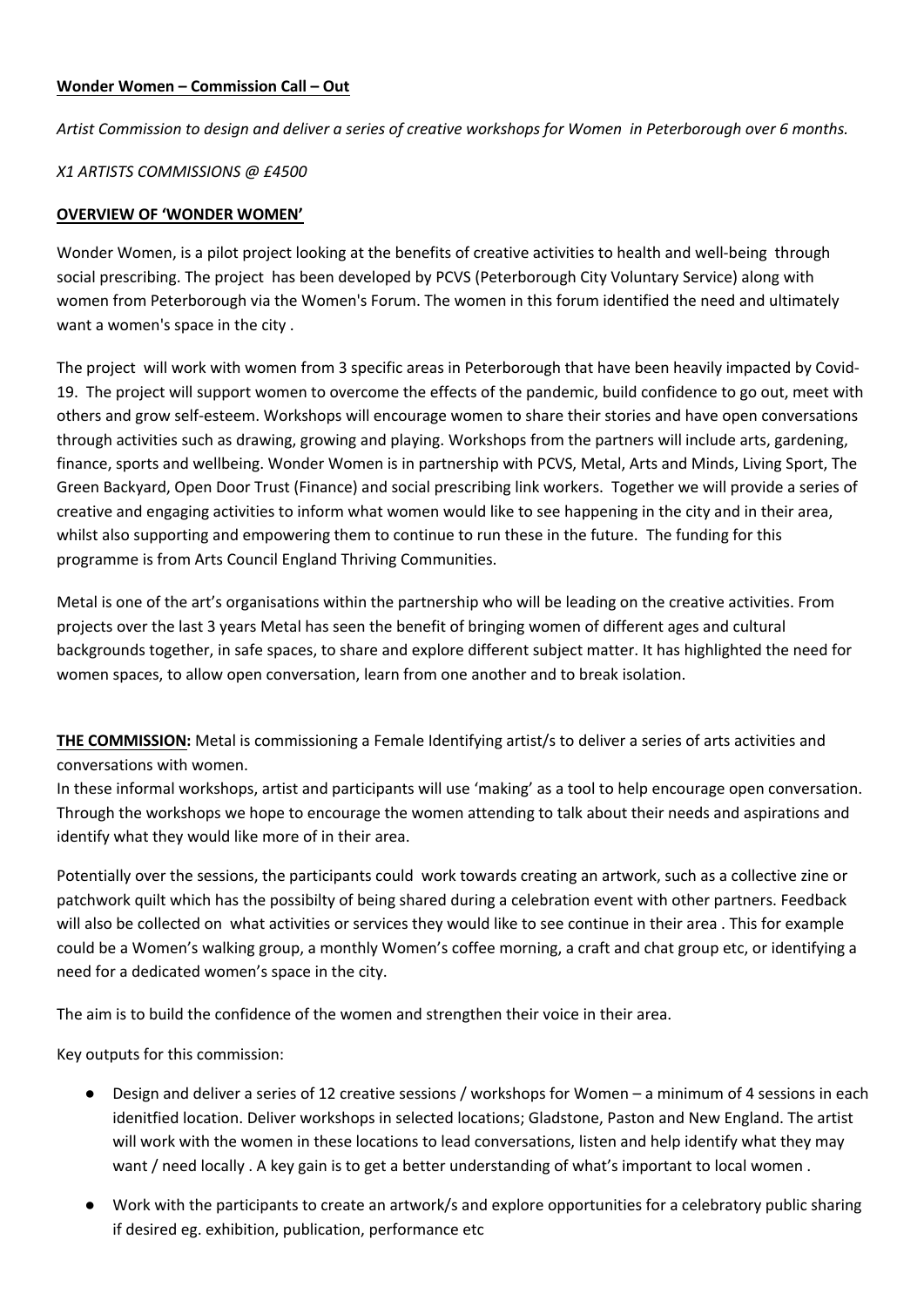- Collectivitely agree with the participants an activity or proposal that they would like to happen in their area in the future.
- Work with social prescribing link workers, giving insight into referrals and needs: The activities may be responding to the womens needs and wishes, while additionally partners and link workers will be available to support engagement and active involvement.
- Feed into evaluation and share feedback to METAL / PCVS

**EXPECTATIONS:** We expect the commissioned artists to:

- 1. Participate in an initial meeting with women from identified areas / or the women's forum to discuss your ideas and hear their thoughts on what they would like (in person or virtual C-19 dependant)
- 2. Create and deliver 4 workshops in all three location focusing on one or more of the themes the woman have showed interest in exploring.
- 3. A small creative outcome from each loctaion or collectively
- 4. Work with the women to draw up a future activity plan / proposal of what they might want to see happen in their area.
- 5. Evaluate, record feedback and important converstations had.
- 6. Meet the deadlines outlined
- 7. Be open to sharing, reflecting with Metal, PVCS and supporting partners involved.

Importantly this opportunity is open to artists or collectives from **any artform** or discipline (visual artists, illustrators, photographers, writers, poets, film makers, musicians, textiles etc). We're keen to hear how you would deliver and work with the women.

We are seeking artists interested in using inclusive and collaborative approaches with experience delivering activities and creative consultation. We are particularly interested in hearing from artists/collectives with diverse ethnic backgrounds (eg. Eastern European, South Asian, African and Afro-Caribbean heritage) or those that have strong relationships with these communities

# **FEE:**

The artist will be paid a fee of **£4500** (including VAT). This total fee includes preparation and delivery time, and participation in commissioner/evaluator meetings. It will be paid in two installments.

There is also a materials budget of **£1250** and an artist care budget will also be available.

# **TO APPLY - ARE YOU:**

- Based in Peterborough, Cambridgeshire, Lincolnshire or Bedfordshire or alternativley have a deep knowledge or networks within Peterborough you can draw upon.
- An artist having a socially engaged art practice / Interested in engaging with people as part of your making process.
- Keen to facilitate conversations through creative activities to gather opinion and generate new ideas.
- Experience working with communities and delivering arts activities.
- Female identifying artist
- Have experience working with individuals with varing needs / vulnerable adults and have a DBS check or willing to be DBS checked.

More information about Metal - www.metalculture.com